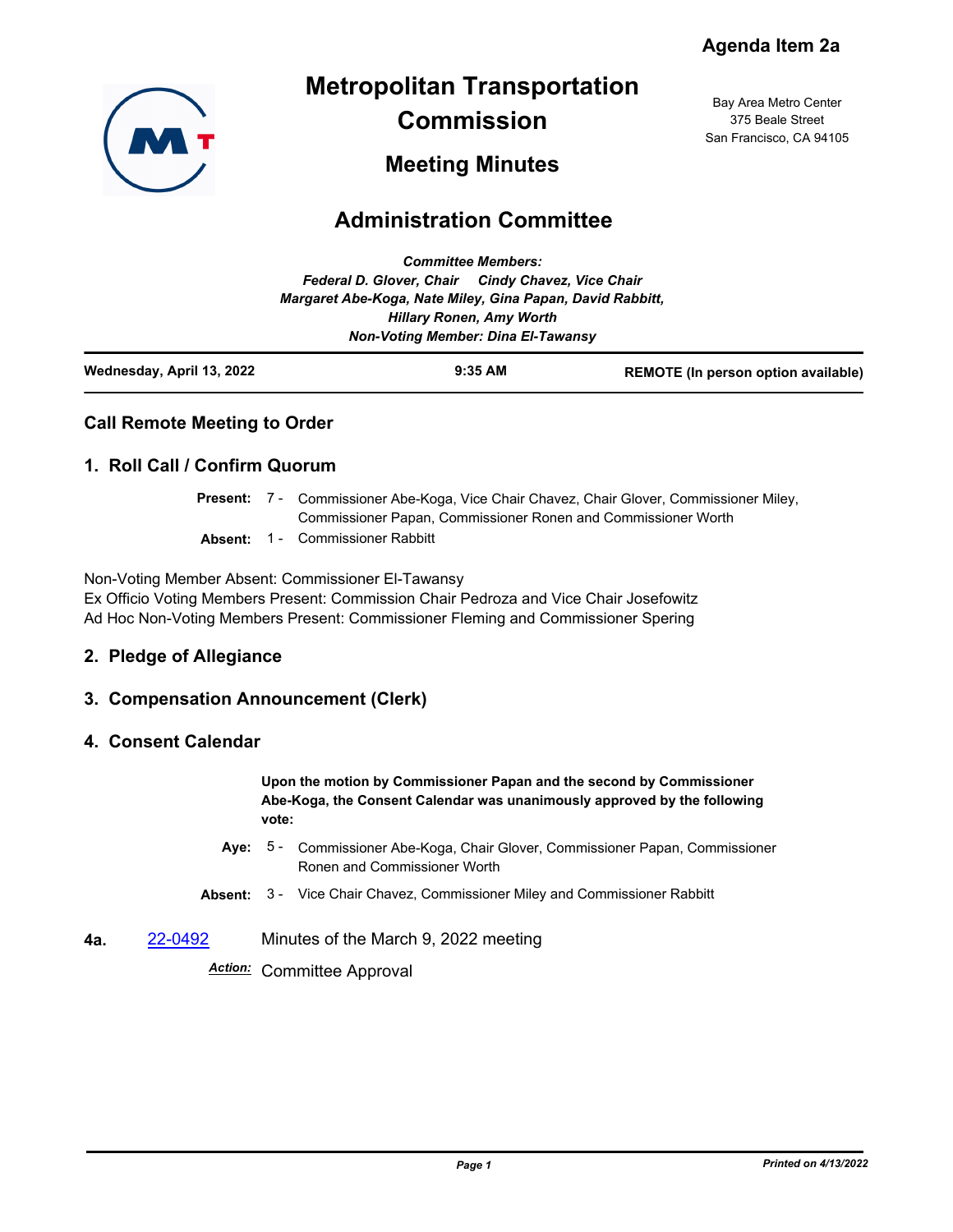**4b.** [21-1632](http://mtc.legistar.com/gateway.aspx?m=l&id=/matter.aspx?key=23225) Consultant Bench and Contracts: Continuous Travel Diary Survey Smartphone Application Evaluation (ETC Institute; Resource Systems Group; and Westat) (\$10,000 each)

*Action:* Committee Approval

*Presenter:* Shimon Israel

#### **5. Approval**

**5a.** [22-0538](http://mtc.legistar.com/gateway.aspx?m=l&id=/matter.aspx?key=23797) MTC Resolution No. 4458, Revised - FY 2021-22 Overall Work Program (OWP) Amendment No. 3

> A request that the Committee refer MTC Resolution No. 4458, Revised, the Metropolitan Transportation Commission (MTC) FY 2021-22 Overall Work Program (OWP), Amendment No. 3 to the Commission for approval.

- *Action:* Commission Approval
- *Presenter:* Arleicka Conley

**Vice Chair Chavez and Commissioner Miley arrived during agenda item 5a.**

**Upon the motion by Commissioner Ronen and the second by Vice Chair Chavez, the Committee unanimously approved the referral of MTC Resolution No. 4458, Revised to the Commission for approval. The motion carried by the following vote:**

- **Aye:** Commissioner Abe-Koga, Vice Chair Chavez, Chair Glover, Commissioner Miley, Commissioner Papan, Commissioner Ronen and Commissioner Worth Aye: 7 -
- **Absent:** 1 Commissioner Rabbitt
- **5b.** [22-0539](http://mtc.legistar.com/gateway.aspx?m=l&id=/matter.aspx?key=23798) MTC Resolution No. 4459, Revised MTC FY 2021-22 Agency Operating and Capital Budgets, Amendment No. 3

A request that the Committee refer MTC Resolution No. 4459 Revised, Amendment No. 3, amending the MTC FY 2021-22 Operating and Capital Budgets to the Commission for approval.

- *Action:* Commission Approval
- *Presenter:* Arleicka Conley

**Upon the motion by Commissioner Worth and the second by Commissioner Abe-Koga, the Committee unanimously approved the referral of MTC Resolution No. 4459, Revised to the Commission for approval. The motion carried by the following vote:**

- Aye: 7 Commissioner Abe-Koga, Vice Chair Chavez, Chair Glover, Commissioner Miley, Commissioner Papan, Commissioner Ronen and Commissioner Worth
- **Absent:** 1 Commissioner Rabbitt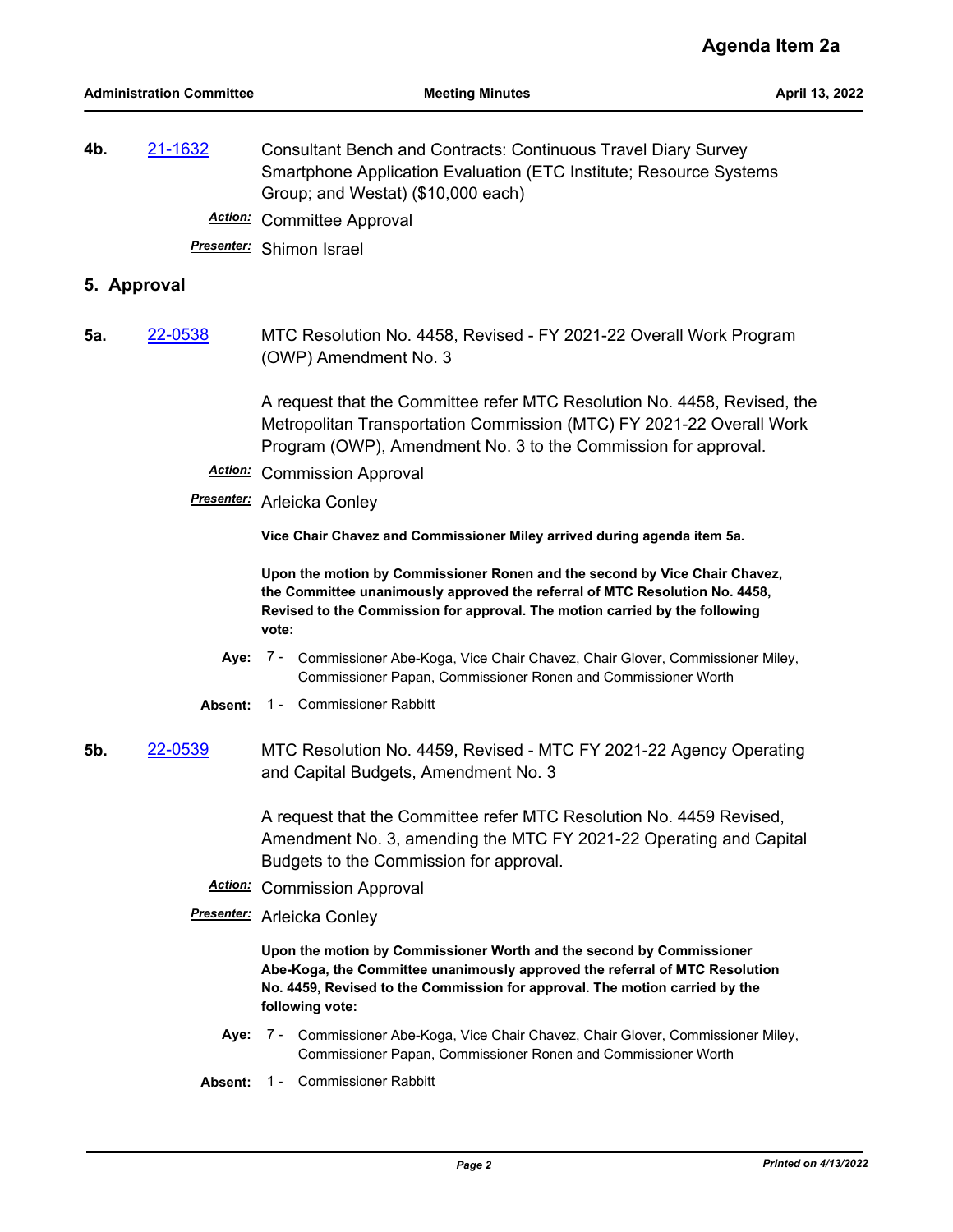**5c.** [22-0542](http://mtc.legistar.com/gateway.aspx?m=l&id=/matter.aspx?key=23801) MTC Resolution No. 4516 - FY 2022-23 Overall Work Program (OWP) Planning Process Self-Certification, Authorization to the Administration Committee to Monitor the OWP and take related actions, and Authorization to the Executive Director for Execution of Agreements for Federal and State Planning Grants, Execution of Amendments to Grant Applications and Filing of Assurances

> A request that the Committee refer MTC Resolution No. 4516 to the Commission for approval.

- *Action:* Commission Approval
- *Presenter:* Matt Maloney

**Upon the motion by Commissioner Worth and the second by Commissioner Ronen, the Committee unanimously approved the referral of MTC Resolution No. 4516 to the Commission. The motion carried by the following vote:**

- **Aye:** Commissioner Abe-Koga, Vice Chair Chavez, Chair Glover, Commissioner Miley, Commissioner Papan, Commissioner Ronen and Commissioner Worth Aye: 7 -
- **Absent:** 1 Commissioner Rabbitt
- **5d.** [22-0384](http://mtc.legistar.com/gateway.aspx?m=l&id=/matter.aspx?key=23643) MTC Resolution No 3769, Revised Amend the Bay Area Infrastructure Financing Authority Joint Powers Agreement

Request for Commission approval of MTC Resolution No. 3769, Revised amending the Joint Powers Agreement (JPA) between the Metropolitan Transportation Commission and the Bay Area Toll Authority that establishes the Bay Area Infrastructure Financing Authority. This amendment modifies the composition of the BAIFA board to match the composition of the MTC board. The amendment also allows BAIFA implement or operate other toll facilities pursuant to state law to accommodate responsibilities that may be assigned to BAIFA for tolling on State Route 37, subject to passage of Senate Bill 1050 (Dodd).

- *Action:* Commission Approval
- *Presenter:* Lisa Klein

Aleta Dupree was called to speak.

Rich Hedges was called to speak.

**Upon the motion by Commissioner Papan and the second by Commissioner Worth, the Committee unanimously approved the referral of MTC Resolution No. 3769, Revised to the Commission for approval. The motion carried by the following vote:**

- **Aye:** Commissioner Abe-Koga, Vice Chair Chavez, Chair Glover, Commissioner Miley, Commissioner Papan, Commissioner Ronen and Commissioner Worth Aye: 7 -
- **Absent:** 1 Commissioner Rabbitt